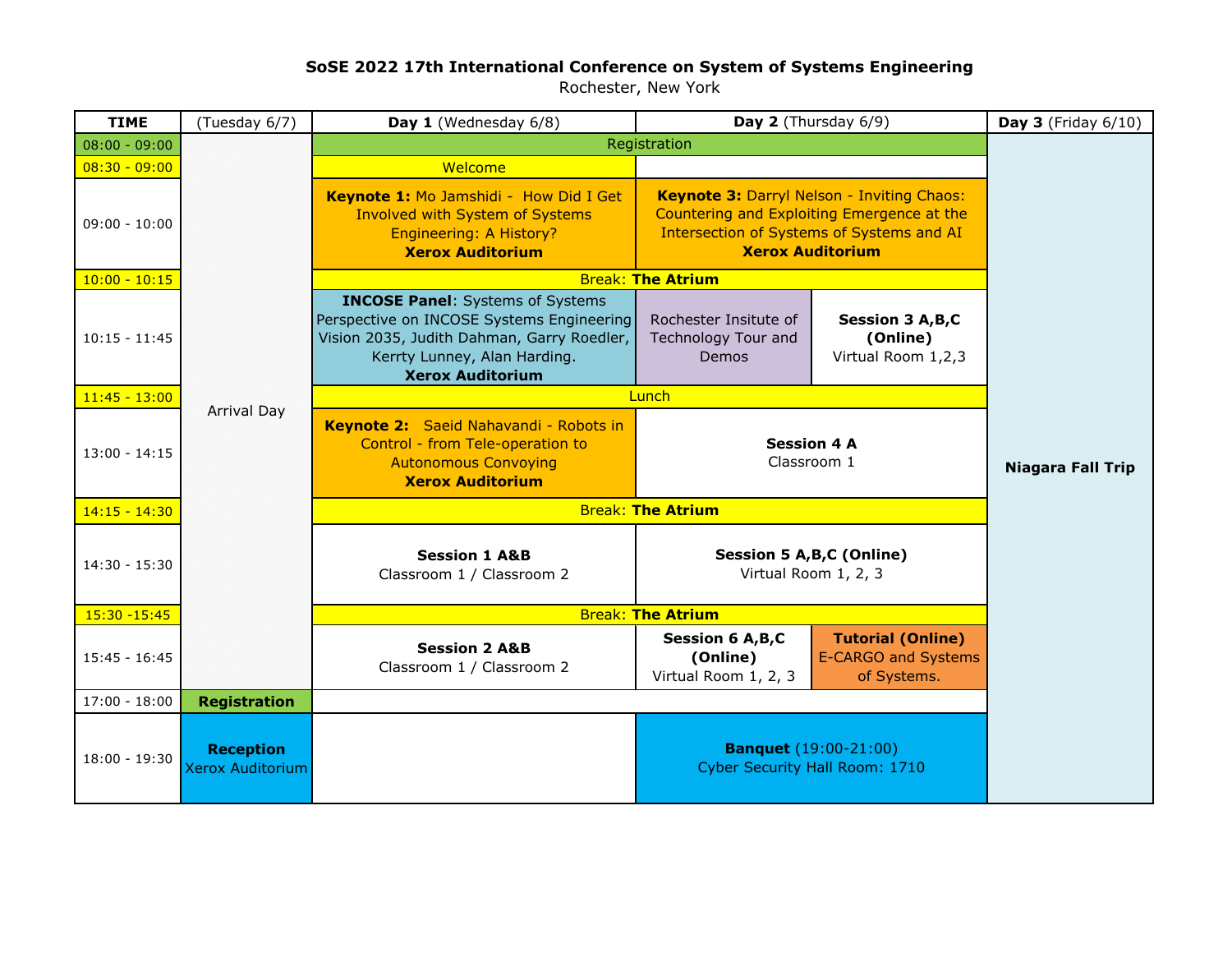| Day 1 (6/8)     |                                                                                                                                                                                                                       |                                                                                                                                                                           |  |  |  |  |
|-----------------|-----------------------------------------------------------------------------------------------------------------------------------------------------------------------------------------------------------------------|---------------------------------------------------------------------------------------------------------------------------------------------------------------------------|--|--|--|--|
| 08:00-09:00     | Registration<br><b>The Atrium</b>                                                                                                                                                                                     |                                                                                                                                                                           |  |  |  |  |
| 08:30-09:00     | Welcome<br><b>Xerox Auditorium</b>                                                                                                                                                                                    |                                                                                                                                                                           |  |  |  |  |
| 09:00-10:00     | Keynote 1: How Did I Get Involved with System of Systems Engineering: A History?, Mo Jamshidi<br>Chair:<br>Saeid Nahavandi<br><b>Xerox Auditorium</b>                                                                 |                                                                                                                                                                           |  |  |  |  |
| 10:00-10:15     |                                                                                                                                                                                                                       | <b>Break: The Atrium</b>                                                                                                                                                  |  |  |  |  |
| 10:15 - 11:45   | INCOSE Panel: Systems of Systems Perspective on INCOSE Systems Engineering Vision 2035, Judith Dahman, Garry Roedler, Kerrty Lunney,<br><b>Chair: Garry Roedler</b><br><b>Alan Harding</b><br><b>Xerox Auditorium</b> |                                                                                                                                                                           |  |  |  |  |
| 11:45 - 13:00   | Lunch                                                                                                                                                                                                                 |                                                                                                                                                                           |  |  |  |  |
| 13:00 - 14:00   | <b>Keynote 2:</b> Robots in Control - from Tele-operation to Autonomous Convoying, Saeid Nahavandi<br>Chair: Mo<br>Jamshidi<br><b>Xerox</b><br><b>Auditorium</b>                                                      |                                                                                                                                                                           |  |  |  |  |
| 14:00-14:15     |                                                                                                                                                                                                                       | <b>Break: The Atrium</b>                                                                                                                                                  |  |  |  |  |
|                 | Session Chair: Ali K. Raz<br><b>Classroom 1</b>                                                                                                                                                                       | Session Chair: Urjaswala Vora/Paul Hershey<br><b>Classroom 2</b>                                                                                                          |  |  |  |  |
|                 | Session 1A: AI & ML in SoSE/Simulatio, Modeling and Analysis Methods                                                                                                                                                  | Session 1B: SoSE Simulation, Modeling and Analysis Methods                                                                                                                |  |  |  |  |
|                 | #1570801747 A Taxonomy for System of Autonomous Systems<br>(Mohammadreza Torkjazi)                                                                                                                                    | #1570801685 Measuring the Technical Debt (Urjaswala Vora)                                                                                                                 |  |  |  |  |
| 14:15 - 15:30   | #1570802898 Non-Contact Human Workload Assessment for Adaptive<br>Intelligent Systems (Deep Masanam)                                                                                                                  | #1570801494 Pattern based engineering of System of Systems - a<br>systematic literature review (Harald Anacker)                                                           |  |  |  |  |
|                 | #1570803140 Diagnostic Human Fatigue Classification using Wearable<br>Sensors for Intelligent Systems (Likhitha Nagahanumaiah)                                                                                        | #1570802000 Towards a System of Systems Engineering Architecture<br>Framework (Constantin Mandel)                                                                         |  |  |  |  |
|                 | #1570802669 Deep Learning based Prediction of Solar Surface<br>Irradiance with Geostationary Satellite Images (Hyojung Ahn)                                                                                           | #1570795914 System of Systems Approach to Derive a Common<br>Framework (ComFrame) for Optical Sensors and Communications<br>Models (Paul Hershey)                         |  |  |  |  |
|                 | #1570804914 A New Neural ODE Structure for Learning High-Order<br>Dynamical Systems (Shiqi Nan)                                                                                                                       | #1570800945 Coevolutionary Network Model for Efficient Collaboration<br>in Systems-of-Systems (Myron Boyd)                                                                |  |  |  |  |
| 15:30 - 15:45   | <b>Break: The Atrium</b>                                                                                                                                                                                              |                                                                                                                                                                           |  |  |  |  |
|                 | Session Chair: TBD/Guiping Hu<br><b>Classroom 1</b>                                                                                                                                                                   | Session Chair: Moritz Wäschle<br><b>Classroom 2</b>                                                                                                                       |  |  |  |  |
|                 | <b>Session 2A:</b> AI & ML Application in SoSE                                                                                                                                                                        | Session 2B: Agriculture 5.0/Automotive SoSs/Energy, Smart Grid<br>Technologies                                                                                            |  |  |  |  |
| $15:45 - 17:15$ | #1570800993 Verification of Intelligent Transportation Systems:<br>Challenges And Possibilities (Ibukun Phillips)                                                                                                     | #1570800965 Integrating Crop Simulation and Machine Learning Models<br>to Improve Crop Yield Prediction (Saiara Samira Sajid)                                             |  |  |  |  |
|                 | #1570801212 A random forest algorithm to understand the regulating<br>factors for tea leave decomposition in agroecosystems (Parvin<br>Mohammadiarvejeh)                                                              | #1570802199 Application of the Two-layer Wrapper-Embedded Feature<br>Selection Method to Improve Genomic Selection (Fatemeh Amini)                                        |  |  |  |  |
|                 | #1570802399 A Human-Aware Decision Making System for Human-<br>Robot Teams (Saurav Singh)                                                                                                                             | #1570802462 Considering Functional Safety - supporting the<br>development of automated driving vehicles by the use of Model-Based<br>Systems Engineering (Moritz Wäschle) |  |  |  |  |
|                 | #1570802620 Integrating Machine Learning in Digital Twins by utilizing<br>SysML System Models (Fabian Wilking)                                                                                                        | #1570802249 Space Junk Aggregation, Neutralization, In-situ<br>Transformation and Orbital Recycling (Tien-Yueh Fung)                                                      |  |  |  |  |
|                 | #1570803395 A system of systems approach to smart Building<br>Management: an AI vision for Facility Management (Aurilla Aurelie<br>Arntzen Bechina)                                                                   | #1570802732 A Cyber Attack Taxonomy for Microgrid Systems<br>(Hayretdin Bahsi)                                                                                            |  |  |  |  |
|                 | #1570808385 Distributed AI-Driven Search Engine on Visual Internet-of-#1570804848 Evaluation of Human Perceived Safety during HRC Task<br>Things for Event Discovery in the Cloud (Arun Das)                          | using Multiple Data Collection Methods (Melis Sahin)                                                                                                                      |  |  |  |  |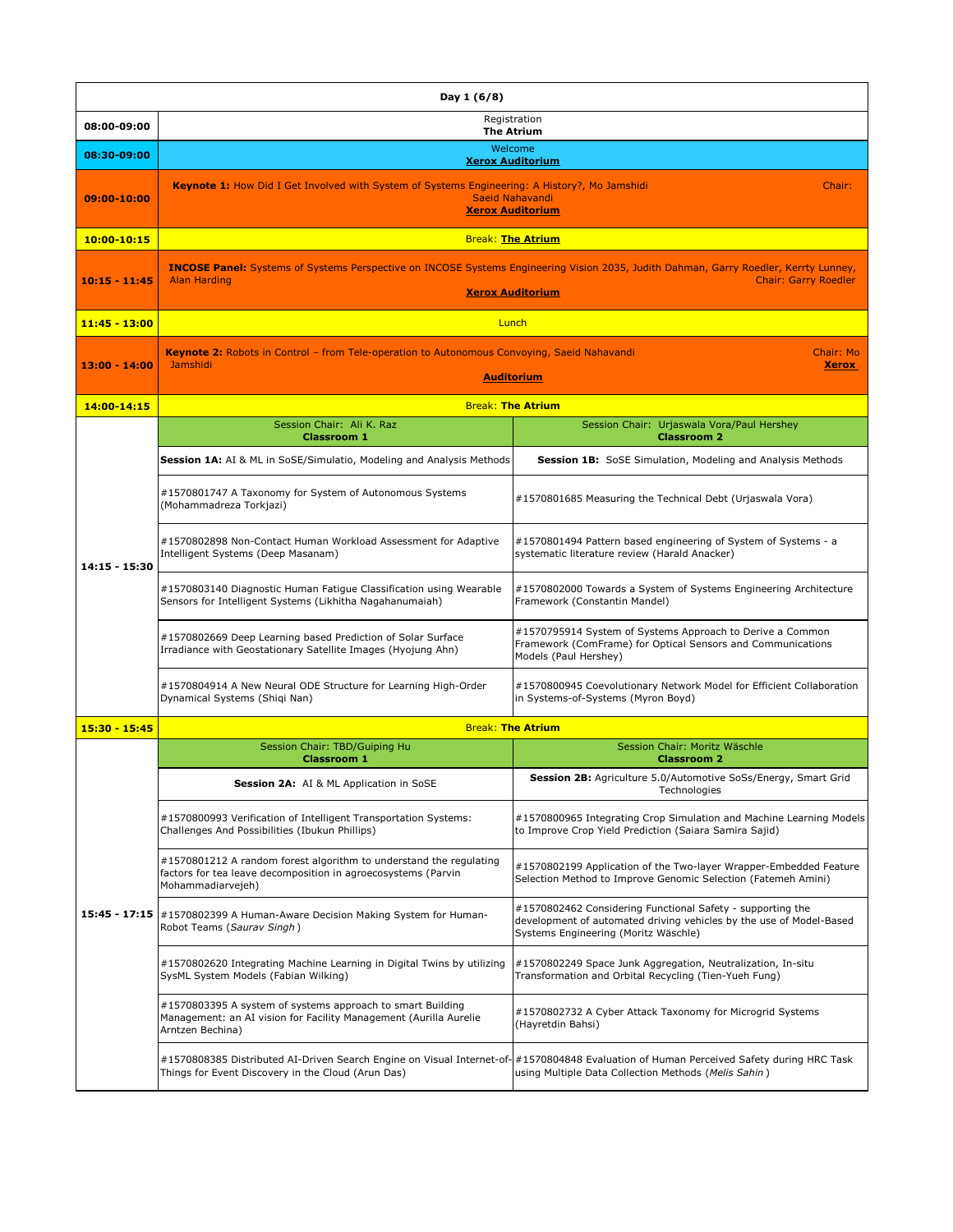| Day 2 (6/9)     |                                                                                                                                                                                           |                                                                                                             |  |  |  |
|-----------------|-------------------------------------------------------------------------------------------------------------------------------------------------------------------------------------------|-------------------------------------------------------------------------------------------------------------|--|--|--|
| 08:00-09:00     | Registration                                                                                                                                                                              |                                                                                                             |  |  |  |
| $09:00 - 10:00$ | Keynote 3: Inviting Chaos: Countering and Exploiting Emergence at the Intersection of Systems of Systems<br>and AI, Darryl Nelson<br><b>Chair: Paul Hersey</b><br><b>Xerox Auditorium</b> |                                                                                                             |  |  |  |
| $10:00 - 10:15$ | <b>Break: Atrium</b>                                                                                                                                                                      |                                                                                                             |  |  |  |
| $10:15 - 11:45$ | Rochester Insitute of Technology Tour and Demos                                                                                                                                           | Session 3 A, B, C (Online)<br>Virtual Room 1,2,3                                                            |  |  |  |
| $11:45 - 13:00$ | Lunch                                                                                                                                                                                     |                                                                                                             |  |  |  |
|                 | Session Chair: S M Towhidul Islam<br><b>Classroom 1</b>                                                                                                                                   |                                                                                                             |  |  |  |
|                 | Session 4A: Human Centered Design/Robotic Systems, UAVs, ROVs, Drones                                                                                                                     |                                                                                                             |  |  |  |
|                 | #1570800274 Towards Decentralized Importance-based Multi-UAS Path Planning for Wildfire Monitoring (S<br>M Towhidul Islam)                                                                |                                                                                                             |  |  |  |
| $13:00 - 14:15$ | #1570803145 System Integration of a Tour Guide Robot (Suhasa Prabhu Kandikere)                                                                                                            |                                                                                                             |  |  |  |
|                 | #1570802041 Inservice Teachers Explore RACECAR MN in Physical and Augmented Environments (Igor<br>Verner)                                                                                 |                                                                                                             |  |  |  |
|                 | #1570802556 A system-of-systems (SoS) perspective on additive manufacturing decisions for space<br>applications (Qian Shi)                                                                |                                                                                                             |  |  |  |
|                 | #1570802954 Combining Perception Considerations with Artificial Intelligence in Maritime Threat Detection<br>Systems (Jack Qiao)                                                          |                                                                                                             |  |  |  |
| $14:15 - 14:30$ | <b>Break: Atrium</b>                                                                                                                                                                      |                                                                                                             |  |  |  |
| $14:30 - 15:30$ | Session 5 A, B, C (Online)<br>Virtual Room 1,2,3                                                                                                                                          |                                                                                                             |  |  |  |
| $15:30 - 15:45$ | <b>Break: Atrium</b>                                                                                                                                                                      |                                                                                                             |  |  |  |
| $15:45 - 16:45$ | Session 6 A,B (Online)<br>Virtual Room 1,2                                                                                                                                                | <b>ONLINE TUTORIAL: E-CARGO and</b><br>Systems of Systems.<br>(Haibin Zhu, Nipissing University,<br>Canada) |  |  |  |
| 19:00-21:00     | <b>Banquet (19:00-21:00)</b><br><b>Cyber Security Hall Room: 1710</b>                                                                                                                     |                                                                                                             |  |  |  |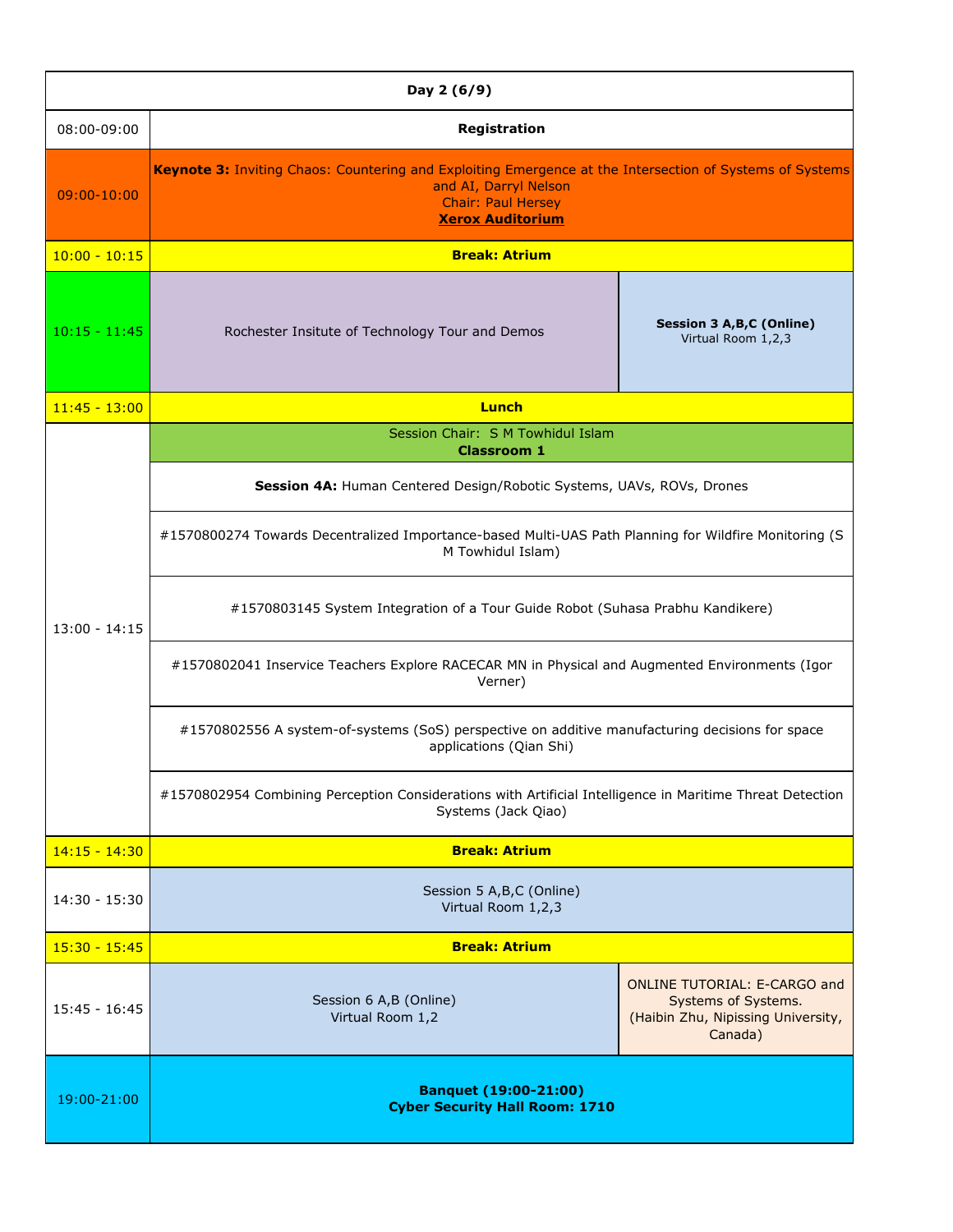| Day 2- ONLINE SESSIONS (6/9) |                                                                                                                                                     |                                                                                                                                                  |                                                                                                                                                                             |  |  |  |  |
|------------------------------|-----------------------------------------------------------------------------------------------------------------------------------------------------|--------------------------------------------------------------------------------------------------------------------------------------------------|-----------------------------------------------------------------------------------------------------------------------------------------------------------------------------|--|--|--|--|
|                              | Session Chair: Samantha Papavasiliou/Alex Gorod<br>(Zoom Admin: Joseph Armstrong)<br><b>Virtual Room 1 (Online)</b>                                 | Session Chair: TBD,<br>(Zoom admin: Saurav Singh)<br><b>Virtual Room 2 (Online)</b>                                                              | Session Chair: TBD,<br>(Zoom admin: James May)<br><b>Virtual Room 3 (Online)</b>                                                                                            |  |  |  |  |
| $10:15 - 11:15$              | <b>Session 3A:</b>                                                                                                                                  | <b>Session 3B:</b>                                                                                                                               | <b>Session 3C:</b>                                                                                                                                                          |  |  |  |  |
|                              | #1570804931 Stakeholder Management in Digital<br>Transformation: A System of Systems Approach (Samantha<br>Papavasiliou)                            | #1570799562 Modeling and Resilience Analysis of Combat<br>Systems-of-Systems Based on Kill Web (Jiuyao Jiang)                                    | #1570800931 A Large Scale Content Ranking Platform as<br>Applied to E-commerce Store Fronts (Ayush Bhatnagar)                                                               |  |  |  |  |
|                              | #1570802763 Simulation-based Recommendation<br>Generation for Heterogeneous Systems Participating in a<br>Collaborative Work (Zelalem Mihret Belay) | #1570796785 Anomaly-Aware Adaptation Approach for Self-<br>Adaptive Cyber-Physical System of Systems Using<br>Reinforcement Learning (Eunho Cho) | #1570800166 Robot path planning based on electrostatic<br>field (Zi Zhou)                                                                                                   |  |  |  |  |
|                              | #1570802709 Cyberattack Vulnerability Identification in<br>System-of-Systems using Model-based Testing (May Myat<br>Thwe)                           | #1570801791 Hands-On Field Operational Test Dataset of a<br>Multi-Controller CPS: A Modeled Case Study on Autonomous<br>Driving (Yong-Jun Shin)  | #1570801137 Weapon System-of-Systems Development<br>Roadmap Generation Method under Uncertainty (Xingliang<br>Wang)                                                         |  |  |  |  |
|                              | #1570800110 Research on Cascading Failure Model and<br>Robustness of Weighted Interdependent Networks (Xueming<br>Xu)                               | #1570801979 Adaptive Control Based on Radial Base<br>Function Neural Network Approximation for Quadrotor (Walid<br>Alqaisi)                      | #1570801223 Architecture design of maritime joint<br>emergency system-of-systems based on meta-model from<br>the perpective of decision-making (Yu Guo)                     |  |  |  |  |
|                              | #1570802890 Seamless Runtime Transformations from<br>Natural Language to Formal Methods - A usecase of Z-<br>Notation (Misbah Awan)                 | #1570800299 Study on the Aviation Emergency Rescue<br>System for Forest Firefighting based on SoSE (Yuanbo Xue)                                  | #1570802931 Towards a Taxonomy of Approaches to Modern<br>Complex Systems (Pin Chen)                                                                                        |  |  |  |  |
|                              | #1570802880 A System-of-Systems Approach to Analyzing<br>Future Advanced Air Mobility Cargo Operations (Nicholas<br>Gunady)                         | #1570802383 Improving Real-time Hand Gesture<br>Recognition System for Translation: Sensor Development<br>(Showni Titli)                         |                                                                                                                                                                             |  |  |  |  |
|                              |                                                                                                                                                     |                                                                                                                                                  |                                                                                                                                                                             |  |  |  |  |
|                              | <b>Session Chair: TBD,</b><br>(Zoom admin: Karthik Subramanian)<br><b>Virtual Room 1 (Online)</b>                                                   | Session Chair: Richard Threlkeld,<br>(Zoom admin: Sauray Singh)<br><b>Virtual Room 2 (Online)</b>                                                | Session Chair: TBD,<br>(Zoom admin: James May)<br><b>Virtual Room 3 (Online)</b>                                                                                            |  |  |  |  |
|                              | <b>Session 5A:</b>                                                                                                                                  | <b>Session 5B:</b>                                                                                                                               | <b>Session 5A:</b>                                                                                                                                                          |  |  |  |  |
| $14:30 - 15:30$              | #1570801473 Systems-of-Systems Design Patterns: A<br>Systematic Literature Review and Synthesis (Jakob Axelsson)                                    | #1570802639 Complex System Methodology for Meta<br>Architecture Optimization of the Kidney Transplant System o<br>Systems (Richard Threlkeld)    | #1570802870 Using the architecture of Socio-Technical<br>System to analyse it vulnerability (Paul Perrotin)                                                                 |  |  |  |  |
|                              | #1570802824 Constituent Systems Quality Requirements<br>Engineering in Co-opetitive Systems of Systems (Pontus<br>Svenson)                          | #1570803155 Low Cost Real Time Location Tracking with<br>Ultra-Wideband (Anthony Ambrose)                                                        | #1570800879 Coupling Architecture Framework and<br>Operation Research: the Case of NAF with Cost and Delay<br>Driven Multi-Criteria Scheduling (Lorraine Brisacier-Porchon) |  |  |  |  |
|                              | #1570802343 On the Concepts of Capability and Constituent<br>System Independence in Systems-of-Systems (Jakob<br>Axelsson)                          | #1570805361 Reconciling Formal, Multi-Layer, and Hetero-<br>functional Graphs with the Hetero-functional Incidence<br>Tensor (Dakota Thompson)   | #1570804906 High Level Petri Net Model for Control Problem<br>of Autonomous Navigation in Container Terminal (Hela Kadri)                                                   |  |  |  |  |
|                              | #1570802820 Initiation and Formation of Constellations in<br>Systems of Systems (Pontus Svenson)                                                    | #1570801387 Multimodal Person Identification through the<br>Fusion of Face and Voice Biometrics (Marwa Saleh)                                    | #1570804907 A Resilience Implementation Framework of<br>System-of-Systems based on Hypergraph Model (Jun Jiang)                                                             |  |  |  |  |
|                              | #1570802831 Wicked Cases and Late Binding in System of<br>Systems (Magnus Andersson)                                                                | #1570803153 iOS Based Pose Estimation and Gesture<br>Recognition for Robot Manipulation (Nikhil Deshmukh)                                        | #1570803934 Engineering Dependable AI systems (Eric<br>Jenn)                                                                                                                |  |  |  |  |
|                              | #1570798837 Body-of-Knowledge development by using<br>Artificial Intelligence (Juliette Mattioli)                                                   | #1570804889 Automated Consulting for Cloud Native<br>Architectures (Ashley Rosilier)                                                             | #1570800284 OnToRisk - a formal ontology approach to<br>automate cyber security risk identification (Avi Shaked)                                                            |  |  |  |  |
| $15:30 - 15:45$              |                                                                                                                                                     |                                                                                                                                                  |                                                                                                                                                                             |  |  |  |  |
|                              | Session Chair: TBD, (Zoom admin: James May)<br><b>Virtual Room 1 (Online)</b>                                                                       | Session Chair: TBD, (Zoom admin: Celal Savur)<br><b>Virtual Room 2 (Online)</b>                                                                  | <b>Virtual Room 3 (Online)</b>                                                                                                                                              |  |  |  |  |
|                              | <b>Session 6A:</b>                                                                                                                                  | <b>Session 6B:</b>                                                                                                                               | <b>Session 6C: Tutorial</b>                                                                                                                                                 |  |  |  |  |
| $15:45 - 16:45$              | #1570802930 Social media and pandemic events:<br>challenges for alert-warning systems (Sergio Luna Fong)                                            | #1570801743 Natural Language Processing for Detecting<br>Undefined Values in Specifications (Chia-Chu Chiang)                                    |                                                                                                                                                                             |  |  |  |  |
|                              | #1570800938 Condition monitoring and anomaly detection<br>in cyber-physical systems (William Marfo)                                                 | #1570801206 ARC-SoISE: Towards a Reference Architecture<br>for Constituents of Educational Systems-of-Information<br>Systems (Priscilla Batista) |                                                                                                                                                                             |  |  |  |  |
|                              | #1570802604 Modeling Chronic Care Delivery as a Dynamic<br>System-of-Systems (Adam Mehdi)                                                           | #1570802920 Convergent Anthropocene Systems: Towards<br>an Agile, System-of-Systems Engineering Approach (Amro<br>Farid)                         | E-CARGO and Systems of Systems.                                                                                                                                             |  |  |  |  |
|                              | #1570799318 Evaluation of Natural Language Processing for<br>Requirements Traceability (Christopher Laliberte)                                      | #1570799580 Product Digital Quality Inspection using<br>Machine Vision Systems - A Categorical Review (Mark Reyna)                               | (Haibin Zhu, Nipissing University, Canada)                                                                                                                                  |  |  |  |  |
|                              | #1570800212 Automated Quality Control System for Product<br>Dimensional and Surface Analysis - An Industry Case Study<br>(Aditya Akundi)            | #1570802894 Modeling Energy Infrastructure of Future<br>Electric Urban Air Mobility Operations (Seejay Patel)                                    |                                                                                                                                                                             |  |  |  |  |
|                              | #1570802395 Utilization of Convolutional Neural Networks<br>for Roadside Unit Placement (Sean Ackels)                                               |                                                                                                                                                  |                                                                                                                                                                             |  |  |  |  |